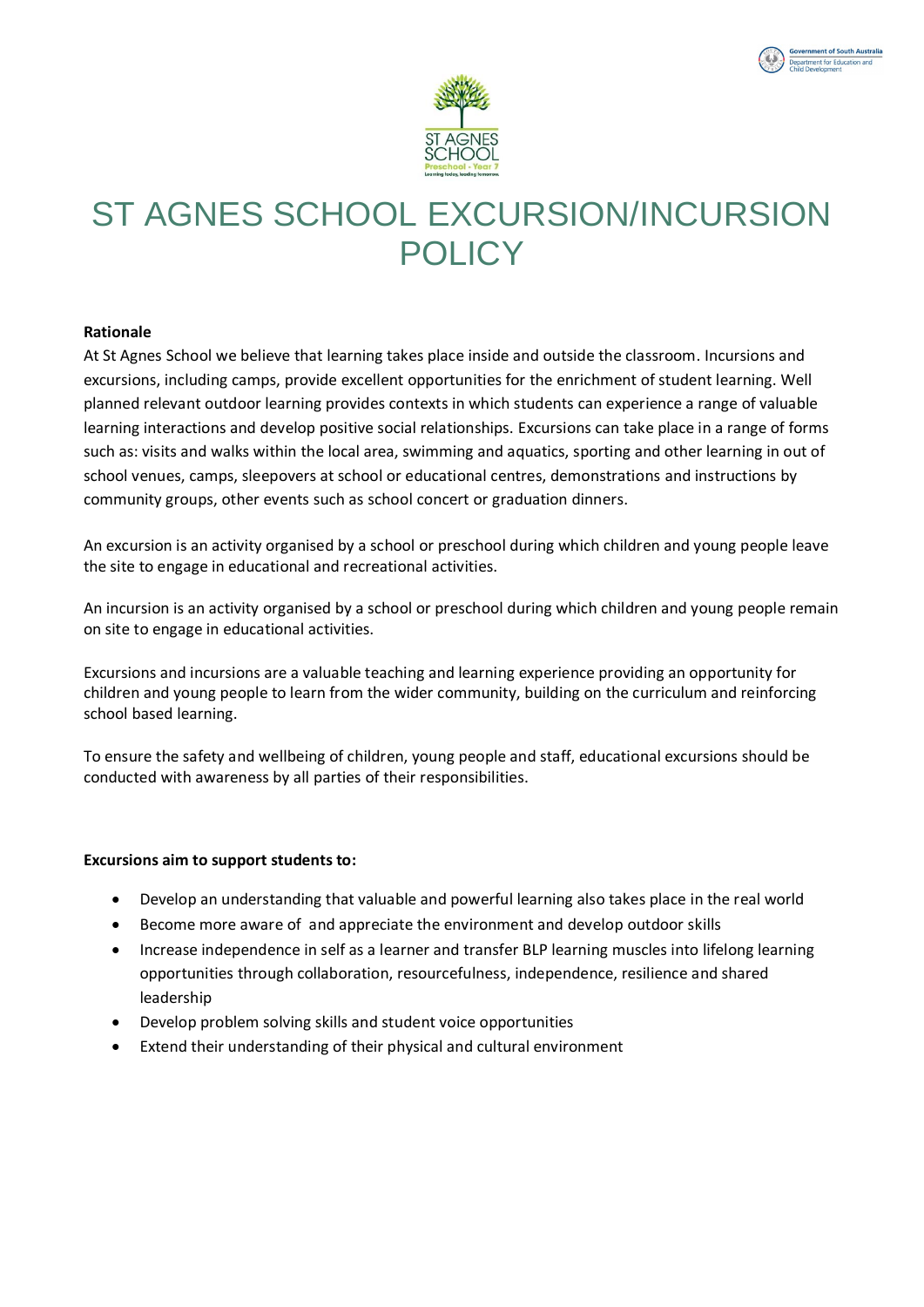## **Responsibility of staff:**

- provide opportunities for a wide range of educationally valuable outdoor experiences through excursions
- ensure that the program is forwarded to the Principal for approval with the appropriate forms including risk assessments and contingency plans
- notify parents of the intent, purpose, venue, date and requirements of all excursions to be held as soon as is practicable with as much advance warning as possible
- ensure that all excursion fees are received no less than 5 days prior to the event
- ensure DfE regulations and guidelines are followed
- ensure all paperwork is saved to staff/incursions&excursions
- ensure that all medical information and medication is collected and available
- ensure first aid knowledge and provisions are available
- provide an alternative program for students not attending excursions
- complete a risk assessment for the excursion to identify and evaluate hazards and to develop and implement risk control strategies (refer to [Sporting and adventure activities \(edi.sa.edu.au\)](https://edi.sa.edu.au/educating/programs-initiatives/sport-programs/sporting-and-adventure-activities#title5) for category of activity and the risk assessment required)
- ensure adult to student ratio is complied with
- ensure that financial costs allow for all students to participate
- have training and development and access to information so that effective programs can be delivered
- be familiar with the excursion site or camp so that maximum use can be made of the program
- provide and offer opportunities for payment plans

### **Adult-to-student ratio:**

A teacher (or responsible person in a preschool setting) must be in charge of all camps or excursions.

Make sure there is enough supervision for the student group. The minimum adult (staff, instructors and volunteers) to student ratio is:

- 1:6 for preschool to year 2
- 1:10 for years 3 to 7
- 1:15 for years 8 to 12.

Some activities may have a higher ratio if:

- the activity has a prescribed ratio
- the risk assessment or needs of the students attending indicates a higher ratio is needed.

While travelling on a bus or public transport, the minimum supervision ratio (1 site departmental employee who is a passenger on each bus or public transport) applies. As soon as students alight from the bus or public transport, there must be 1 teacher-in-charge and enough adults present to meet the general or prescribed supervision ratio.

Refer to the department Camps and Excursions website for further information [Camps and excursions](https://edi.sa.edu.au/hr/for-managers/health-and-safety/creating-a-safe-workplace/camps-and-excursions)  [\(edi.sa.edu.au\)](https://edi.sa.edu.au/hr/for-managers/health-and-safety/creating-a-safe-workplace/camps-and-excursions)